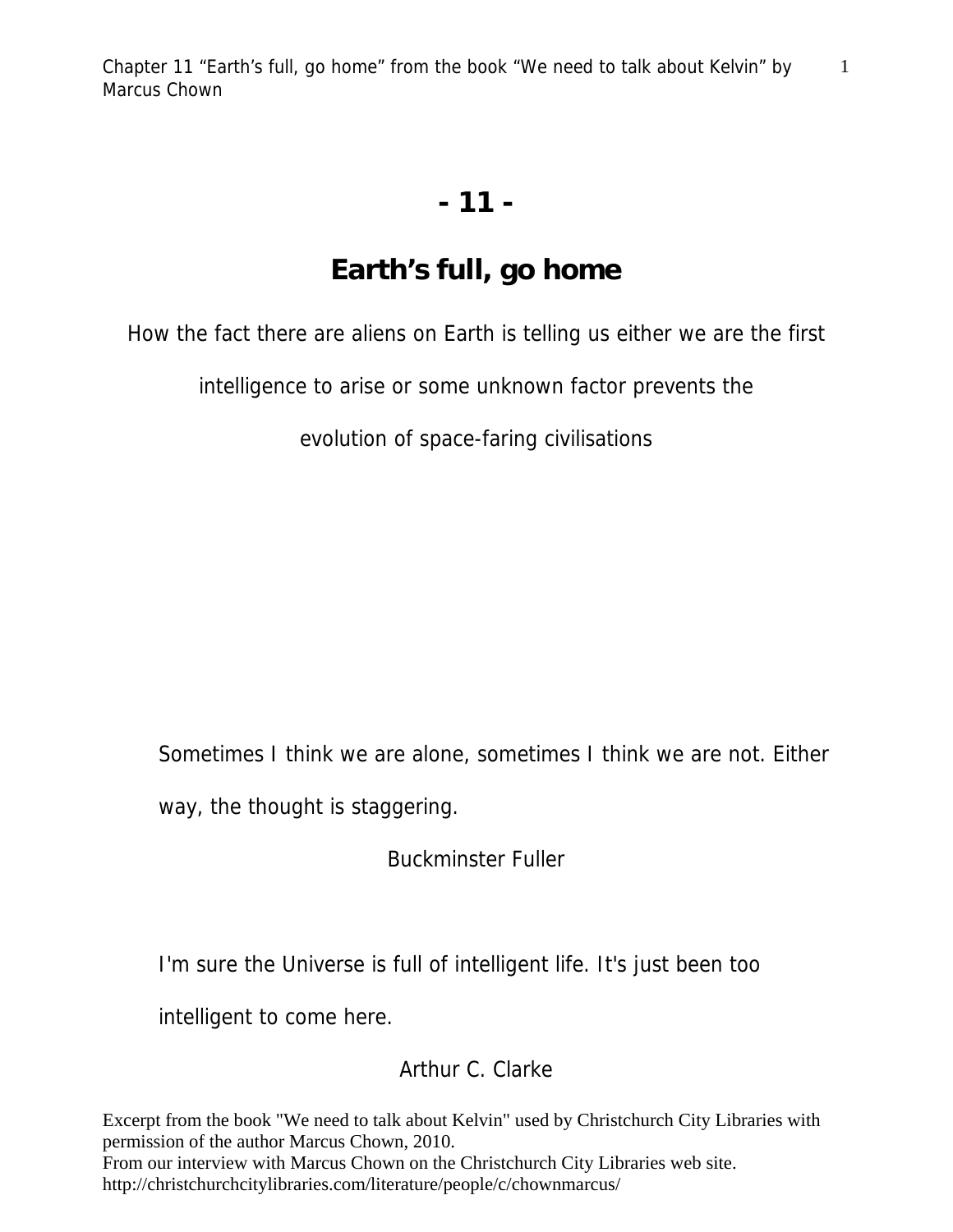One striking feature of the world is so obvious that, like the darkness of the sky at night, it is almost never remarked upon. It does not matter what country you live in, what continent you are on, where at all you are on the planet. There are no aliens. They are not loitering on street corners, coasting angelically through the clouds above your head or materialising and dematerialising like crew members of the "Star Trek" Enterprise.

 The fact there are no aliens on Earth is widely believed to be telling us something profound about intelligent life in the Universe. Unlike the case with the other everyday observations in his book, however, no one is quite sure what that profound thing is.

Over the years, many people have realised that the lack of aliens on Earth is a deep puzzle. However, the person who articulated it in the most memorable way was the Italian physicist Enrico Fermi. One of the last physicists to combine the roles of front-rank theorist and an experimentalist, not only did Fermi come up with a theory of radioactive beta decay, which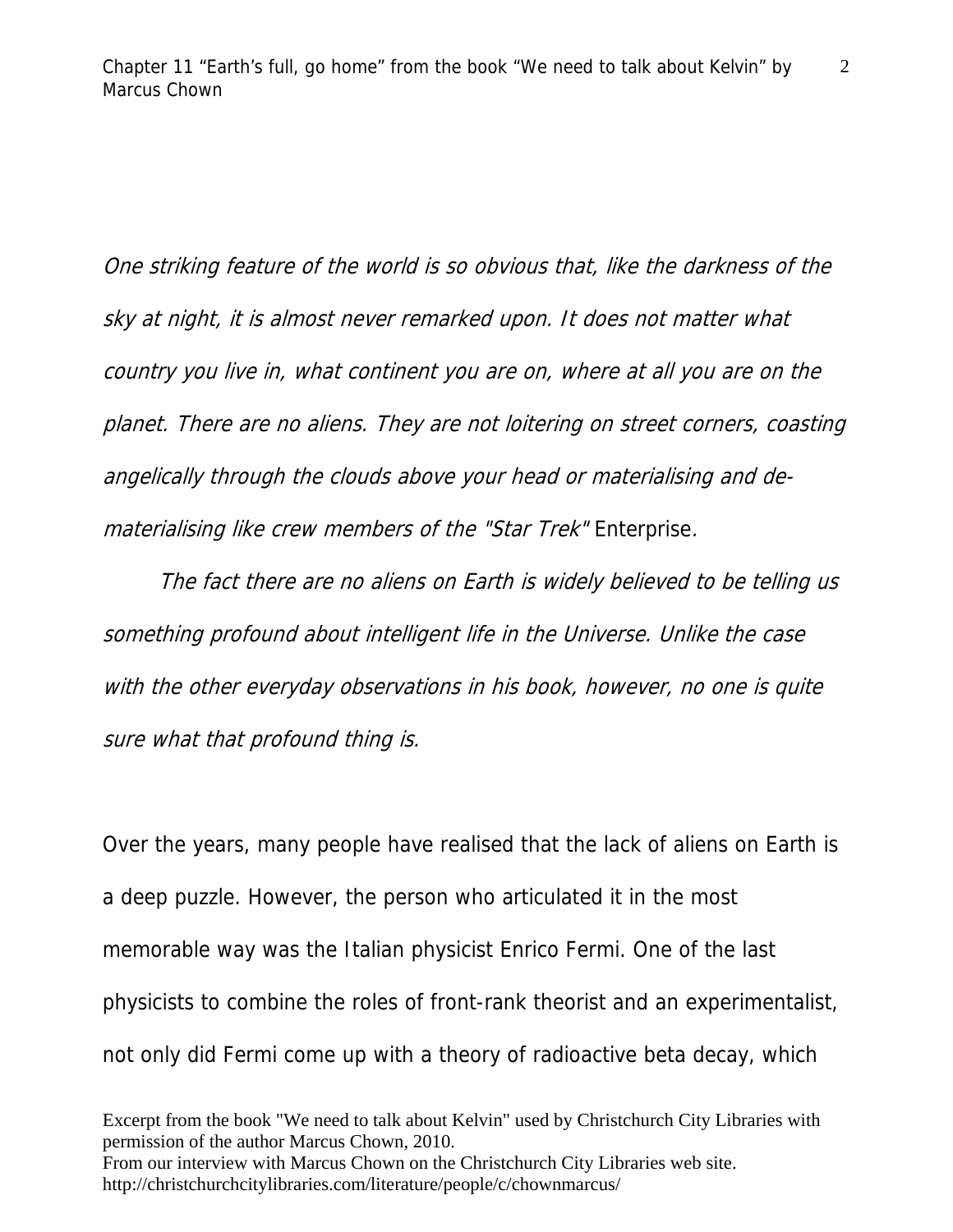predicted the existence of the ghost-like "neutrino, but he constructed the first nuclear reactor - on an abandoned squash court under the west stand of the University of Chicago's Stagg Field. Fermi's "nuclear pile", which went "critical" on 2 December 1942, made the "plutonium" for one of the two atomic bombs dropped by America are on Japan. Those bombs were tested in the desert of New Mexico. And it was, while visiting the bomb lab at Los Alamos in the summer of 1950, that Fermi made his memorable observation about extraterrestrials.

 He was having lunch in the canteen with Herbert York, Emil Konopinski and Edward Teller, the "father of the H-bomb". The physicists had been discussing ETs because of a recent spate of newspaper reports of "flying saucers". Although the discussion had turned to more mundane subjects, Fermi had gone quiet, deep in thought. Suddenly, in the middle of the ensuing conversation, he blurted out: "*Where is everybody?*" The others around the table immediately knew what he was referring to - ETs. They also recognised that Fermi, a man with a reputation as a deep thinker, had articulated something important and profound.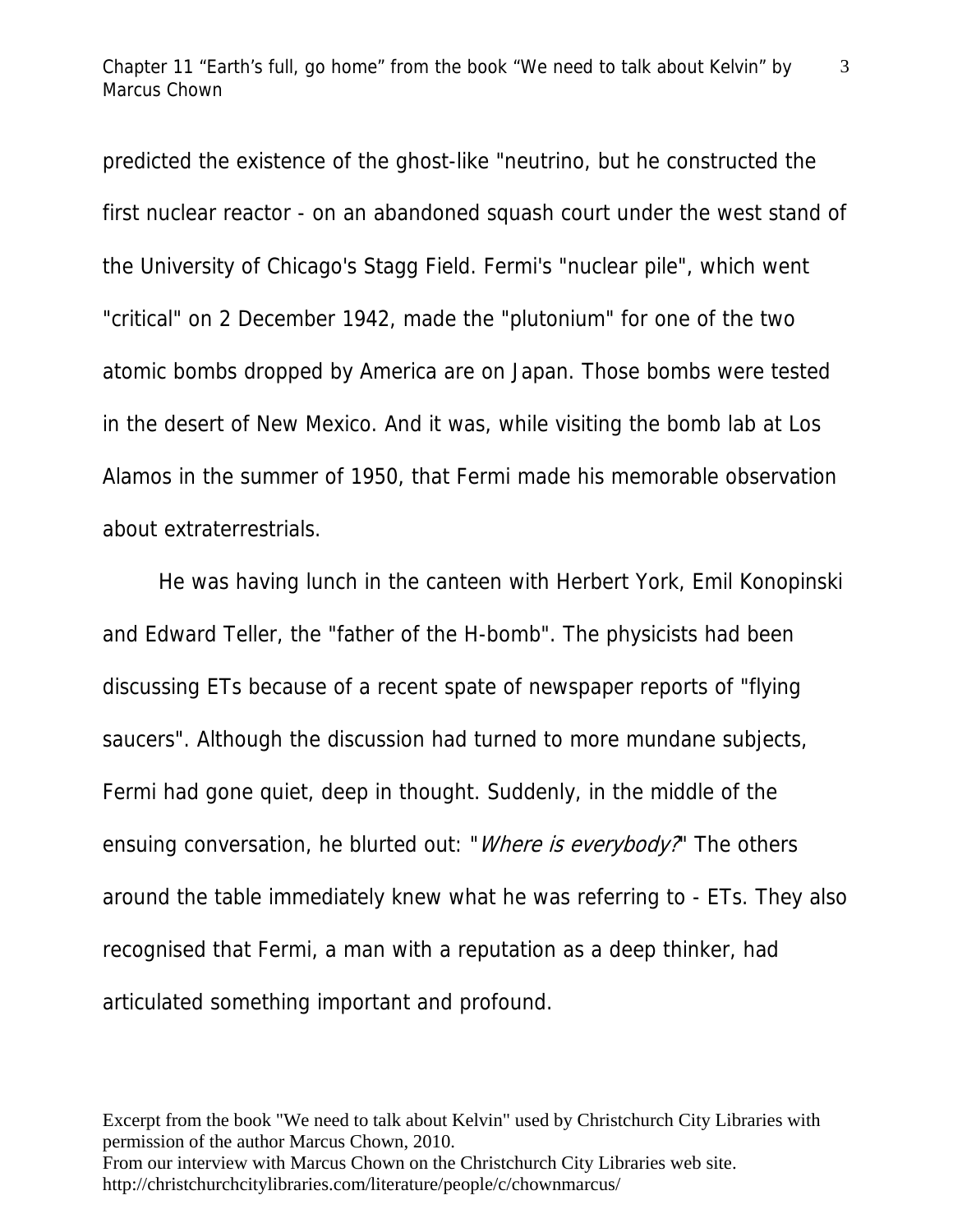Chapter 11 "Earth's full, go home" from the book "We need to talk about Kelvin" by Marcus Chown

4

 Fermi was a renowned for his back-of-the envelope calculations. For instance, at the explosion of the first atomic bomb at Alamogordo in the New Mexico desert on 15 July 1945, he had dropped a scrap of paper from shoulder height and watched how it was deflected by the shock wave from the Bomb. Knowing that Ground Zero was 9 miles away, he estimated the energy of the blast – the equivalent of more than 10,000 tonnes of TNT.

 Implicit in Fermi's "Where is everybody?" question was a similar backof-the-envelope calculation. How long it would take a civilisation that developed a star-faring capability to spread to every star system in our Milky Way galaxy?

 Fermi never revealed the details of his reasoning. However, more likely than not he realised that the most efficient way to explore the Galaxy would be by means of self-reproducing space probes. Such a probe, on arrival at a destination planetary system, would set about constructing two copies of itself from the raw materials found there. The two daughter probes would then fly off and, at the next planetary system, build two more copies. In this way, the probes would infect the Galaxy relatively rapidly like bacteria spreading throughout a host.